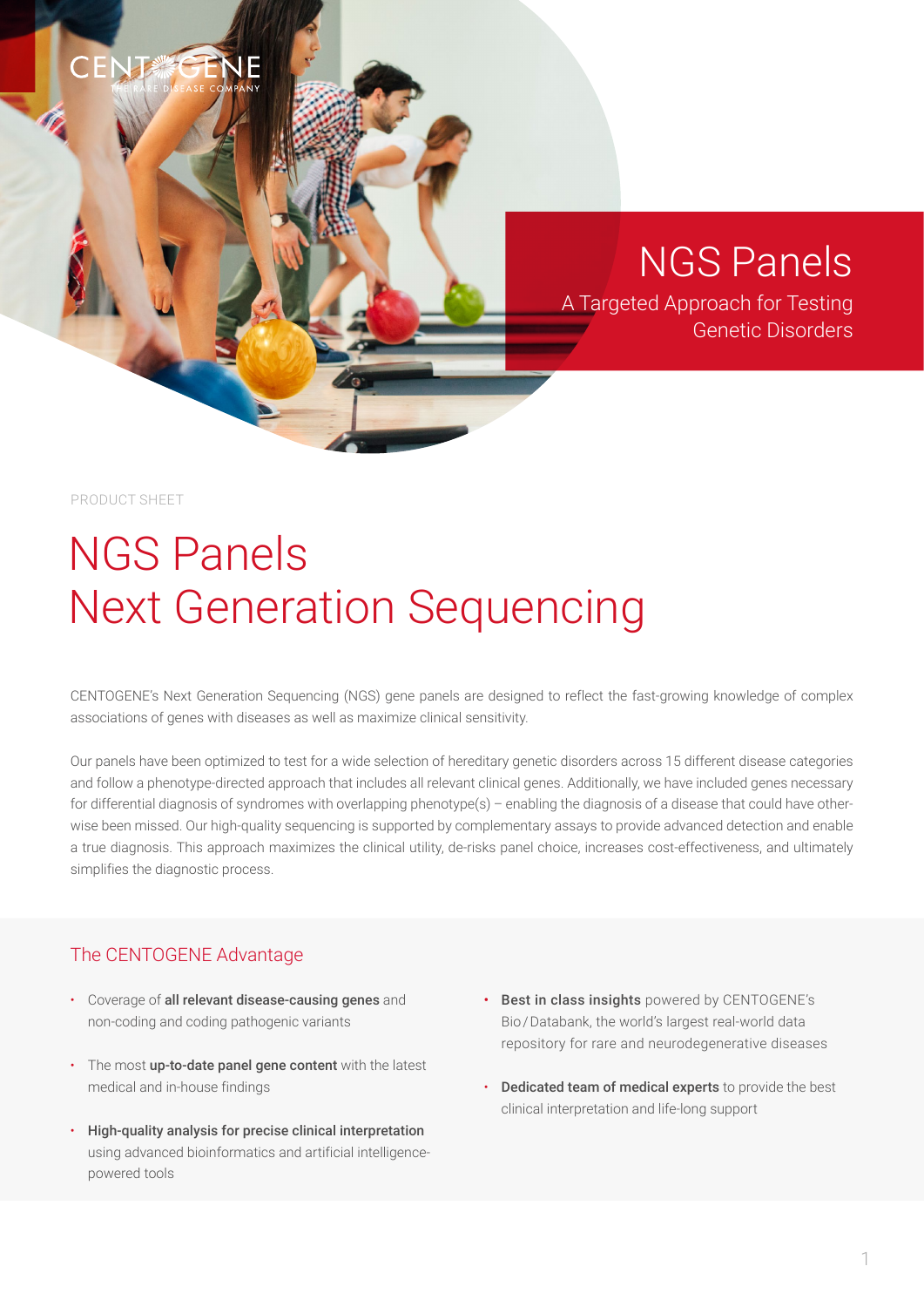

## Key Features and Performance

| <b>COVERAGE</b>        | $\ge$ 99.0% targeted regions covered at $\ge$ 20x<br>For each gene, all SNVs described in HGMD® and CENTOGENE's Bio/Databank,<br>$\bullet$ .<br>the world's largest real-world data repository for rare and neurodegenerative<br>diseases are covered, including relevant deep intronic and regulatory variants                                                                                                                                                                                                                                        |
|------------------------|--------------------------------------------------------------------------------------------------------------------------------------------------------------------------------------------------------------------------------------------------------------------------------------------------------------------------------------------------------------------------------------------------------------------------------------------------------------------------------------------------------------------------------------------------------|
| <b>GENES</b>           | For an overview of included genes, please visit our NGS Panel webpage:<br>www.centogene.com/diagnostics/ngs-panels                                                                                                                                                                                                                                                                                                                                                                                                                                     |
| <b>SPECIFICITY</b>     | ≥99.9% guaranteed for all reported variants. Variants with low quality and/or unclear<br>zygosity are confirmed by orthogonal methods (Sanger, MLPA, qPCR)                                                                                                                                                                                                                                                                                                                                                                                             |
| <b>CNV SENSITIVITY</b> | NGS-based copy number variations (CNV) are detected with a sensitivity of above 95%<br>for all homozygous deletions and heterozygous deletions/duplications spanning at<br>least three consecutive exons. Heterozygous CNVs spanning less than three exons<br>cannot reliably be detected, are therefore excluded from routine analysis, and will only<br>be inspected and reported upon medical or technical indication                                                                                                                               |
| <b>REPORTING</b>       | Pathogenic and likely pathogenic variants are reported following American College of<br>Medical Genetics and Genomics (ACMG) classification guidelines. Variants of uncertain<br>significance (VUS) are not reported in our oncogenetic panels, as well as in any of the<br>following cases: the described phenotype(s) is explained by detected pathogenic or likely<br>pathogenic variant(s); the detected VUS are not related to the described phenotype(s)<br>of the patient or family members; and in the lack of sufficient clinical information |
| <b>TAT</b>             | 25 business days*                                                                                                                                                                                                                                                                                                                                                                                                                                                                                                                                      |

SNVs: single nucleotide variants; InDels: small insertions/deletions; CNVs: copy number variations; MLPA: Multiplex ligation-dependent probe amplification; qPCR: quantitative polymerase chain reaction.

\* For relevant panels where a quick medical answer is needed we have shorter TAT (10 or 15 days), please visit www.centogene.com for more information.